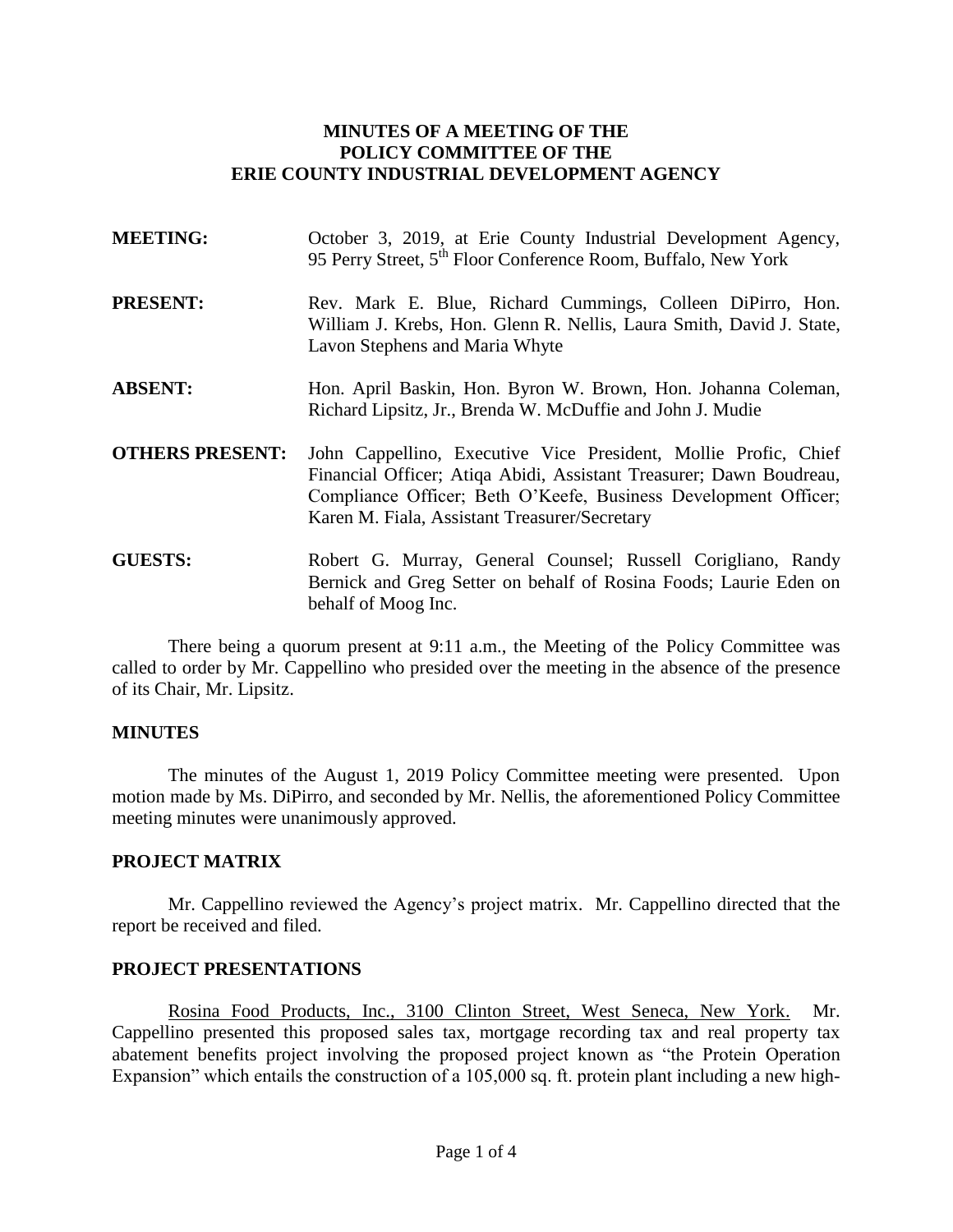speed, state of the art production line for the manufacture of a variety of frozen meatballs, sliced sausages and toppings. The new facility will be adjacent to Rosina's other West Seneca plant that produces pastas and entrees.

At this point in time, Ms. Whyte joined the meeting.

Mr. Cappellino stated that in exchange for providing the sales and use tax, mortgage recording tax and real property tax abatement benefits, the approval of this project will be conditioned upon adherence to certain material terms and conditions with respect to the potential modification, recapture and/or termination of financial assistance as follows:

| Condition               | Term                       | <b>Recapture Provision</b>                       |
|-------------------------|----------------------------|--------------------------------------------------|
|                         |                            | Investment amount equal to or greater than 85%   |
|                         |                            | of project amount.                               |
|                         |                            | Total Project Amount = $$58,000,000$             |
| <b>Total Investment</b> | At project completion      | $85\% = $49,300,000$                             |
|                         |                            | Maintain Base: 100                               |
|                         |                            | Create 85% of Projected                          |
|                         |                            | Projected $= 40$                                 |
|                         | Coincides with 10-year     | $85\% = 34$                                      |
| Employment              | <b>PILOT</b>               | Recapture Employment $= 134$                     |
|                         |                            | Adherence to policy including quarterly          |
| Local Labor             | <b>Construction Period</b> | reporting                                        |
|                         | Coincides with 10-year     |                                                  |
| Pay Equity              | <b>PILOT</b>               | Adherence to policy                              |
|                         | Coincides with 10-year     |                                                  |
| Unpaid Tax              | <b>PILOT</b>               | Adherence to policy                              |
|                         | Coincides with 10-year     | Recapture of state and local sales tax, mortgage |
| Recapture Period        | <b>PILOT</b>               | recording tax and real property taxes.           |

## **Draft Recapture Material Terms**

Mr. Cappellino introduced Mr. Corigliano, Mr. Bernick and Mr. Setter who each spoke about the project and provided background for the Committee.

Ms. Whyte spoke in favor of the project.

General discussion ensured.

Mr. State spoke in favor of the project.

Ms. Whyte moved and Ms. DiPirro seconded to approve of the project as proposed and forward to the ECIDA Board for approval. Mr. Cappellino called for the vote and the project was then unanimously approved.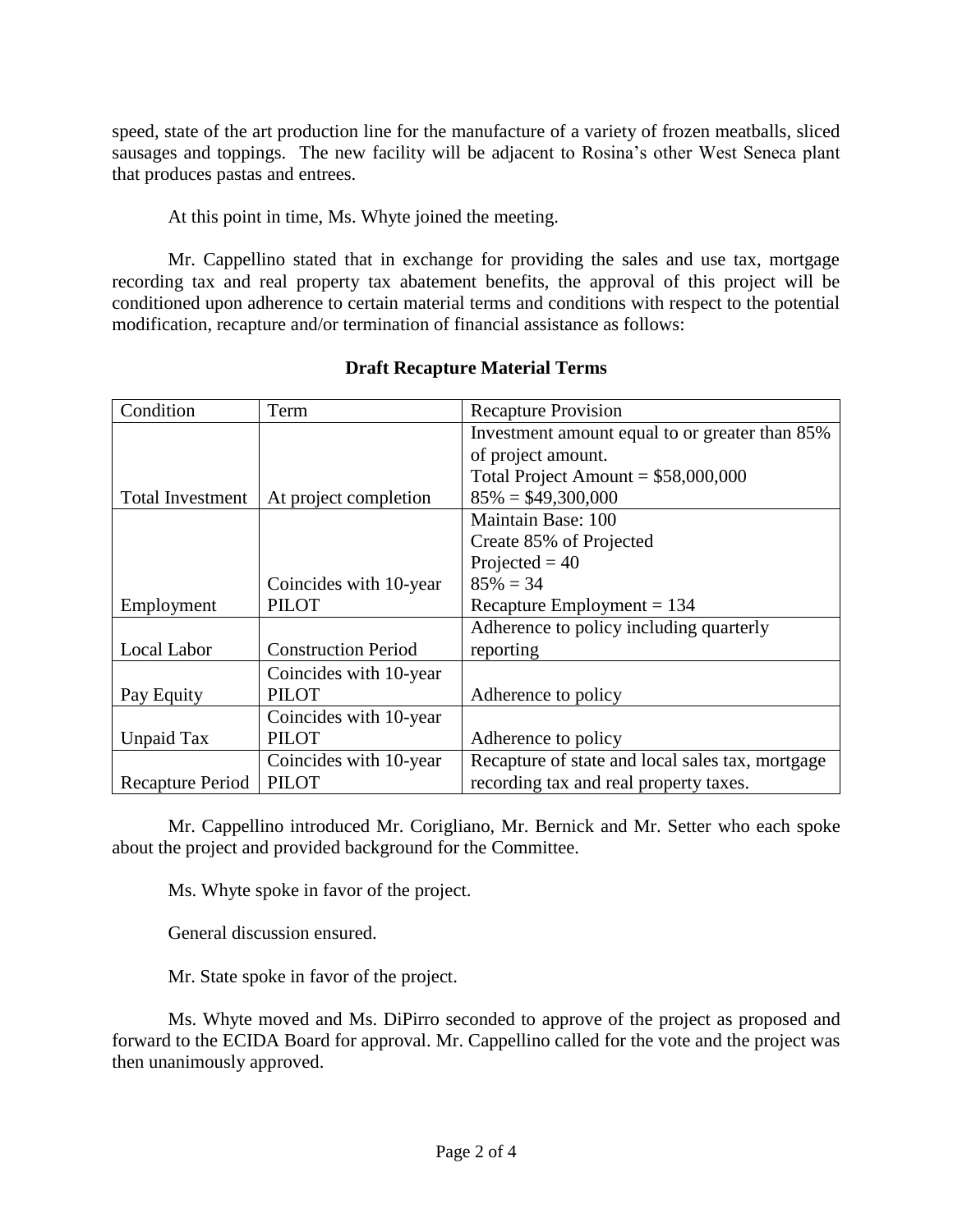Moog, Inc., 400 Jamison Road, Elma, New York. Mr. Cappellino presented this proposed increase in the amount of sales tax benefits in connection with the expansion of the company's Aircraft Division operations, said expansion having already been approved by the Agency for a sales and use tax exemption benefit in March, 2017. Mr. Cappellino noted that while the overall project scope related to the already approved expansion of Moog's existing East Aurora campus has not changed, Mr. Cappellino did note that Moog is anticipating an increase in total project costs of approximately \$11,700,000. The reason for the increase includes both cost overruns as well as unforeseen circumstances surrounding remediation efforts at the site which led to additional spending.

At the time of Moog's original application, the company indicated 251 employees would be retained as these employees were associated with the Aircraft Division operations. Upon further internal review, the company revised the number to 288 and committed to an additional 42 jobs which was the subject of the first amendment to the original resolution. This second amendment reflects the commitment to an additional 27 jobs associated with this expansion project. Upon project completion, the company expects 357 employees will be associated with the project and additional employment opportunities are anticipated over the next 5 years as well.

Mr. Cappellino stated that in exchange for providing the sales and use tax and real property tax abatement benefits, the approval of this project will be conditioned upon adherence to certain material terms and conditions with respect to the potential modification, recapture and/or termination of financial assistance as follows:

| Condition        | Term                       | <b>Recapture Provision</b>                     |
|------------------|----------------------------|------------------------------------------------|
|                  |                            | Investment amount equal to or greater than 85% |
|                  |                            | of project amount.                             |
|                  |                            | Total Project Amount = $$44,300,000$           |
| Total Investment | At project completion      | $85\% = $37,655,000$                           |
|                  |                            | Maintain Base: 251                             |
|                  |                            | Create 85% of Projected                        |
|                  |                            | Projected $= 42$                               |
| Former           | Coincides with 10-year     | $85\% = 36$                                    |
| Employment       | <b>PILOT</b>               | Recapture Employment $= 287$                   |
|                  |                            | <b>Maintain Base: 288</b>                      |
|                  |                            | Create 85% of Projected                        |
|                  |                            | Projected = $69$                               |
| Amended          | Coincides with 10-year     | $85\% = 58$                                    |
| Employment       | <b>PILOT</b>               | Recapture Employment = $346$                   |
|                  |                            | Adherence to policy including quarterly        |
| Local Labor      | <b>Construction Period</b> | reporting                                      |
|                  | Coincides with 10-Year     |                                                |
| Pay Equity       | <b>PILOT</b>               | Adherence to policy                            |

# **Draft Recapture Material Terms**